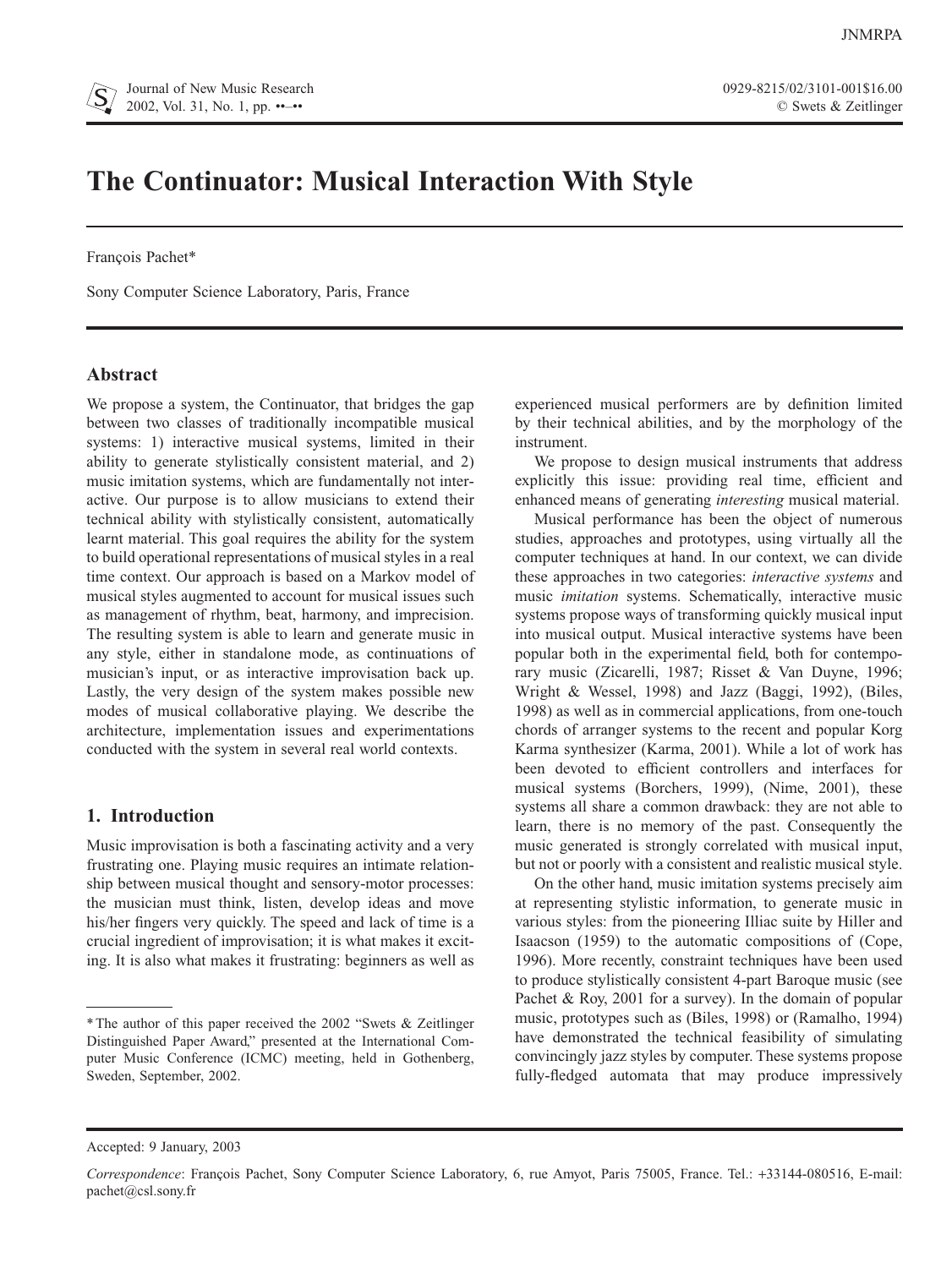realistic music, but they do not support musical interaction and cannot be used as actual instruments. Moreover, these approaches require explicit, symbolic information to be fed to the system, such as human input for supervised learning, underlying harmonic structure, tempo, song structure, which further limits their usability.

The system we present here is an attempt to combine both worlds: real-time interactive musical instruments that are able to produce stylistically consistent music.

More precisely, we propose a system in which musical styles are learned automatically, in an agnostic manner, and therefore do not require any symbolic information (style, harmonic grid, tempo). The system is seamlessly integrated in the playing mode of the musician, as opposed to traditional question/answer or fully automatic systems, and adapts quickly and without human intervention to unexpected changes in rhythm, harmony or style. Finally, the very design of the system allows the sharing of stylistic patterns in real time and constitutes in this sense a novel form of collaborative musical instrument.

The remaining of the paper is structured as follows. First we introduce the architecture of the proposed system, its inputs and outputs. We then describe the heart of the engine, based on a Markov based model of musical styles. This model is augmented with 1) a hierarchical model of learning functions to adapt to imprecision in musical inputs and 2) a facility for biasing the Markovian generation, to handle external information such as changing harmony. Finally, we illustrate the use of the system in various musical contexts: solos, accompaniments, and collaborative music improvisation.

# **2. Architecture**

In this paper we focus on a Midi system linked to an arbitrary midi controller. Experiments described here were conducted with Midi keyboard and guitars, and are easily applicable to any style and Midi controller. An audio version is currently in progress, and the ideas proposed in this paper are in a large respect independent of the nature of the information managed.

We consider music as temporal sequences of Midi events. The information we represent are: pitch (integer between 0 and 127), velocity/amplitude (also between 0 and 127), and temporal information on start and duration times, expressed as long integers, with a precision of 1 millisecond, as provided by the MidiShare Midi operating system (Orlarey & Lequay, 1989). In the standard playing mode, the system receives input by one musician. The output of the system is sent to a Midi synthesizer and then to a sound reproduction system (see Fig. 1).

The system acts basically as a sequence continuator: the note stream of the musician is systematically segmented into phrases using a variable temporal threshold (typically about 250 milliseconds). Each phrase is sent asynchronously to a



Fig. 1. Flow of information to and from the Continuator.

phrase analyzer, which builds up a model of recurring patterns. In reaction to the played phrase, the system generates a new phrase, built as a continuation of the input phrase, according to the database of patterns already learnt.

In the next section we describe the heart of the system, based on an extension of a Markov model.

# **3. Learning musical style, pratically**

Markov chains and music is an old and rather repetitive story. The most spectacular application to music is probably the compositions of (Cope, 1996), whose system is able to represent faithfully musical styles. However, his ad hoc scheme is not easily reproducible and extensible. One major interest of Markov-based models is that they are naturally able to generate new musical material in the style learned. Recently, variations of the basic Markov models have been introduced to improve the efficiency of the learning methods, as well as the accuracy of the music generated (Assayag et al., 1999; Dubnov & Assayag, 2002; Trivino-Rodrigues & Morales-Bueno, 1999). In all cases, the main idea is to capture the local patterns found in the learnt corpus, using probabilistic schemes. New sequences are then generated using these probabilities. These sequences will contain, by construction, the patterns identified in the learnt corpus.

These works show clearly two things: 1) Markov chain models (and their extensions, notably for variable-length) are able to represent efficiently musical patterns, but 2) there generative power is limited due to the absence of long-term information. In another words, these models can fool the listener on a short scale, but not for complete pieces. Using Markov models for interaction purposes allows us to benefit from 1) and avoid the drawback of 2). The responsibility for organizing the piece, deciding its structure, etc. are left to the musician. The system only "fills in the gaps," and therefore the power of Markov chain can be exploited fully.

We address in the following sections the main issues involved in building effective and realistic models of musical styles:

- Efficiency and the ability to perform the learning in real time,
- A realistic management of continuity,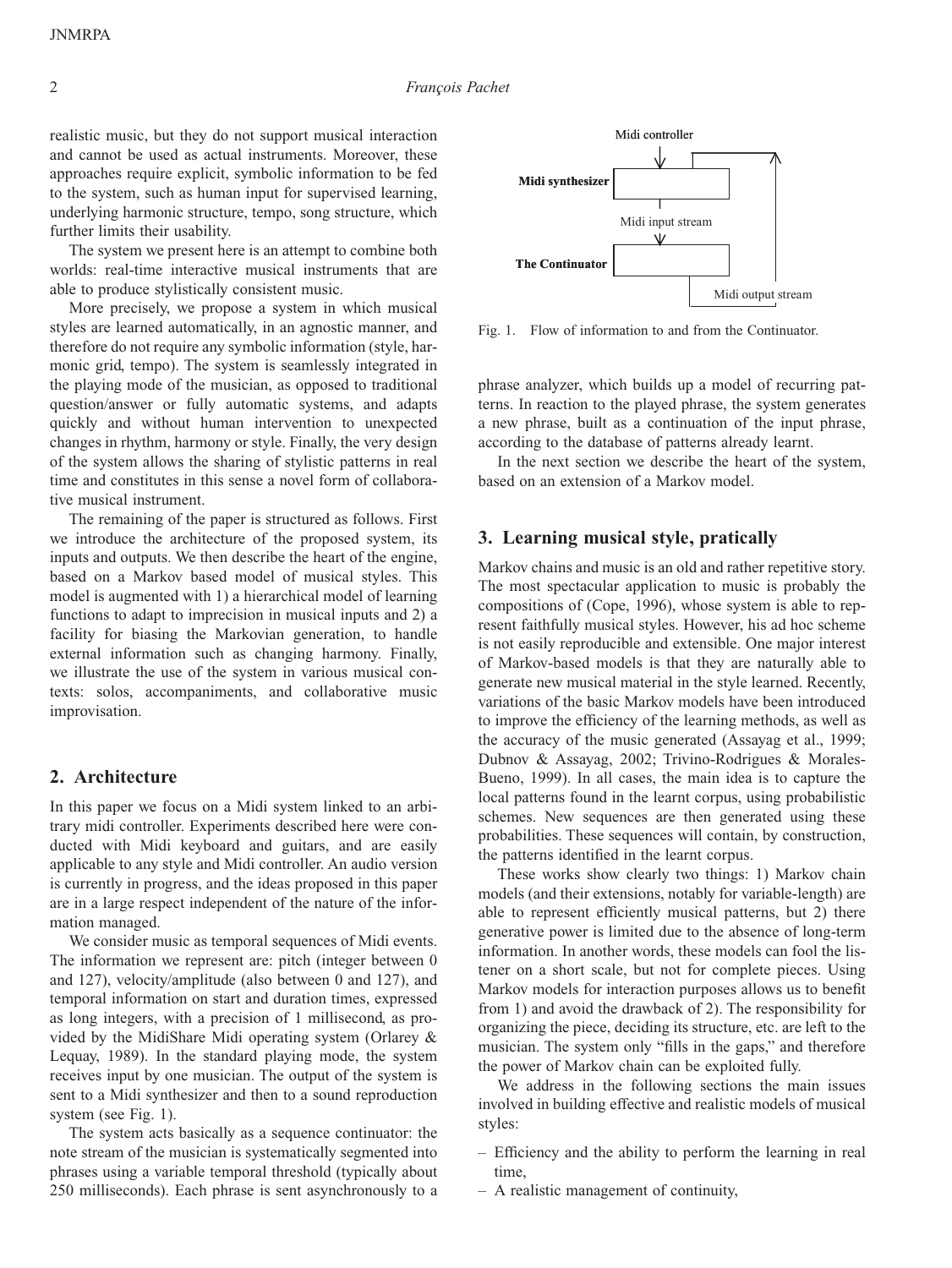– The handling of specifically musical issues such as rhythm and polyphony.

## **3.1. Learning sequences efficiently**

The learning module we propose systematically learns all phrases played by the musician, and progressively builds up a database of patterns detected in the input sequences. After initial experiments with incomplete learning schemes such as the Lempel-Ziv mechanism described in Assayag et al. (1999), we designed an indexing scheme which represents all the subsequences found in the corpus, in such a way that the computation of continuations is 1) complete and 2) as efficient as possible. We describe here briefly the design of this learning scheme, which can be seen as an efficient implementation of a complete variable-order Markov model of input sequences, as initially introduced by Ron et al. (1996).

This technique consists in building a prefix tree by a simple, linear analysis of each input sequence. Each time a sequence is input to the system, it is parsed from right to left and new prefixes encountered are systematically added to the tree. Each node of the tree is labeled by a *reduction function* of the corresponding element of the input sequence. In the simplest case, the reduction function can be the pitch of the corresponding note. We describe in the next section more advanced reduction functions, and stress on the their role in the learning process. To each tree node is attached a list of continuations encountered in the corpus. These continuations are represented as integers, denoting the index of the continuation item in the input sequence. This indexing scheme makes it possible to avoid duplicating data by manipulating only indexes. When a new continuation is found for a given node, the corresponding index is added to the node's continuation list (shown in the figure between accolades {}).

For instance, suppose the first input sequence is {A B C D}. We will progressively build the tree structure illustrated in Figure 2. These trees represent all possible prefixes found in the learnt sequences, in reverse order, to facilitate the generation process (see next section). In the first iteration, the sequence is parsed from right to left, and produces the left tree of Figure 2. First, the node C is created, with continuation index {4}, representing the last D of the input sequence. Then node B is added as a son of node C, with the same continuation index {4}. Finally, node A is created as a son of node B, with the same continuation index.

Then the parsing starts again for the input sequence minus its last element, i.e. {A B C}, to produce the middle tree of Figure 2. In this tree, all nodes have {3} as a continuation (meaning item C). Finally, the sequence {A B} is parsed and produces the tree on the right of Figure 2. Nodes are created only once the first time they are needed, with empty continuation lists. The tree grows as new sequences are parsed, initially very quickly, then more slowly as patterns encountered are repeating.

Now, let us see what happens when the second following sequence is parsed:  ${A \ B \ B \ C}$ .



Fig. 2. The tree of the patterns found in  ${AB \cap D}$ .



Fig. 3. The tree structure augmented with the parsing of {A B B  $C$ }.



Fig. 4. The complete graph corresponding to sequences {A B C  $D$ } and  ${A \ B \ B \ C}$ .

Using the same mechanism, we parse again the input sequence from right to left, to produce the continuation index 8 (i.e. C) for {A B C}. We get the following updated tree structure, where the new nodes and continuations are indicated in red:

We keep on parsing with the truncated subsequences until we get the following graph (Figure 4):

As we will see below, this graph has the property that retrieving continuations for any subsequence is extremely fast, and requires a simple walkthrough the input sequence.

## **3.2. Generation of continuations**

The second module of our system is the real time continuation mechanism, which generates the music in reaction to an input sequence. The generation is performed using a traversal of the trees built from input sequences. The main property of this generation is that it produces sequences which are locally maximally consistent, and which have the same Markovian distributions.

The generation is performed by producing items one by one, and, at each iteration, considering the longest possible subsequence. Once a continuation is generated, the process is repeated with the input sequence augmented by the continuation. This tiling mechanism makes the real time gener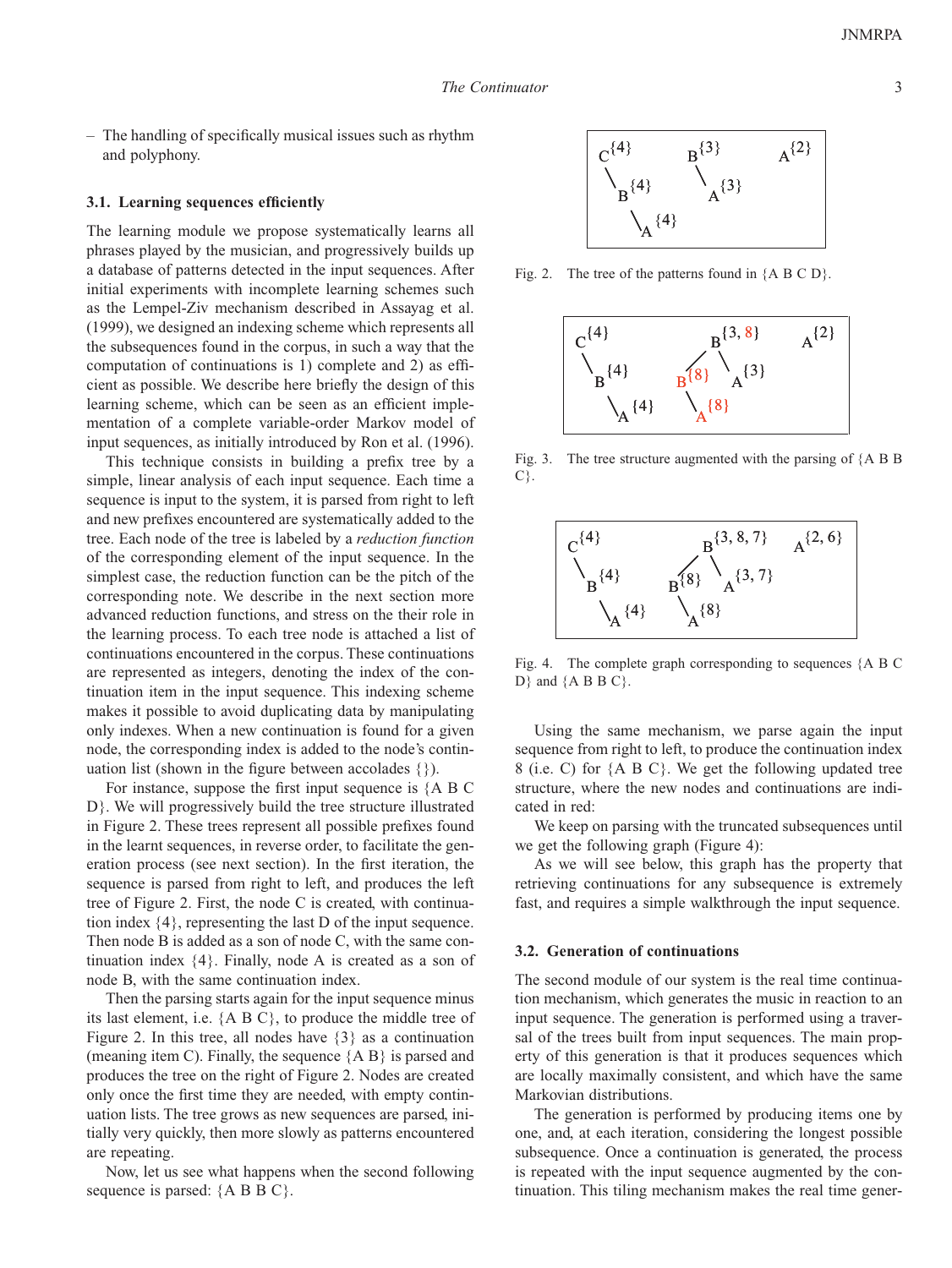ation possible, as we will see in the next sections. This process, referred to as variable-order Markov chains is the following. Suppose an input sequence such as:

 ${A B}$ 

We walk through the previously built tree to look for all continuations of {A B}. We start by looking for a root node corresponding to the last element of the input sequence (B). We then walk down this tree to match the input sequence until we either complete the input sequence, or do not find the corresponding node. When the walkthrough is finished, we simply return the set of continuations of the corresponding node. In our case we find a continuation for the whole input sequence {A B}:

Continuation List  $({A B}) = {3, 7}.$ 

Theses indexes correspond to items {C, B}. A continuation is then chosen by a random draw. Suppose we draw B. We then start again with the new sequence  ${A \, B \, B}$ , for which we repeat the retrieving process to find the continuation list:

Continuation List ( ${AB B}$ ) =  ${8}$ .

We chose the only possible continuation (index 8 corresponds to item C) and get  ${A \ B \ B \ C}$ . We do not find any continuation for the whole sequence  ${AB \ B \ C}$ , but we get continuations for the longest possible subsequence, that is here:

Continuation List ( ${B \ C}$ ) =  ${4}$ .

We therefore get the sequence  ${A \ B \ B \ C \ D}$  and continue the generation process. At this point, there is no continuation for  ${A \ B \ B \ C \ D}$  as well as for any subsequence ending by D (indeed, D has always been a terminal item in our learnt corpus).

In this case, when no continuation is found for the input sequence, a node is chosen at random. We will see in the next section a more satisfactory mechanism for handling such cases of discontinuity.

It is important to note that, at each iteration, the continuation is chosen by a random draw, weighted by the probabilities of each possible continuation. The probability of each continuation is directly given by drawing an item with an equal probability distribution, since repeating items are repeated in the continuation list. More precisely, for a continuation x, its probability is:

> Markov\_Prob(x) = nb of occurrences of x in L, where *L* is the continuation list.

Since the continuations are in fact indexes to the original sequences, the generation can use any information from the original sequence which is not necessarily present in the reduction function (e.g., velocity, rhythm, midi controllers, etc.): the reduction function is only used to build the tree structure, and not for the generation *per se*.

## **4. Reduction functions**

As we saw in the preceding section, the graph is not built from raw data. A Midi sequence has many parameters, all of which are not necessarily interesting to learn. For instance, a note has attributes such as pitch, velocity, duration, start time. A chord has attributes such as the pitch list, possibly its root key, etc. The system we propose allows the user to choose explicitly from a library of predefined reduction functions. The simplest function is the pitch. A more refined function is the combination of pitch and duration. Trivino-Rodrigues and Morales-Bueno (2001) introduced the idea of multiattribute Markov models for learning musical data, and made the case that handling all attributes requires in principles a Cartesian product of attribute domains, leading to an exponential growth of the tree structures. The model they propose allows to avoid building the Cartesian product, but does not take into account any form of imprecision in input data. Conklin and Witten (1995) propose different reduction functions (called viewpoints) for representing music. Our experiments with real music led us to develop and implement such a library of reduction functions, including the ones mentioned in these works, as well as functions specially designed to take into account realistic Jazz styles. One of them is the *PitchRegion*, which is a simplification of pitch. Instead of considering explicitly pitches, we reduce pitches in regions, practically by considering only *pitch / region*\_*size*.

#### **4.1. Hierarchical graphs**

One important issue in dealing with Markov models if the management of imprecision. By definition, Markov models deal with perfect strings, and there is no provision for handling imprecision. In our example, the String  ${A \ B \ C \ X}$  has no continuation, simply because symbol X has no continuation. In the approaches proposed so far, such case would trigger the drawing of a random node, thereby breaking somehow the continuity of the generated sequence.

The treatment of inexact string matching in a Markovian context is addressed typically by Hidden Markov Models. In this framework, the state of the Markov model are not simply the items of input sequences, as other, hidden state are inferred, precisely to represent state regions, and eventually cope with inexact string inputs. However, Hidden Markov Models are much more complex than Markov models, and are cpu consuming, especially in the generation phase. More importantly, the determination of the hidden states is not controllable, and may be an issue in the practical context we are dealing with here.

We propose here another approach, based on a simple remark. Suppose a model trained to learn the arpeggio in figure 5.

Suppose that the reduction function is as precise as possible, say pitch, velocity and duration. Suppose now that the input sequence to continue is the one in Figure 6.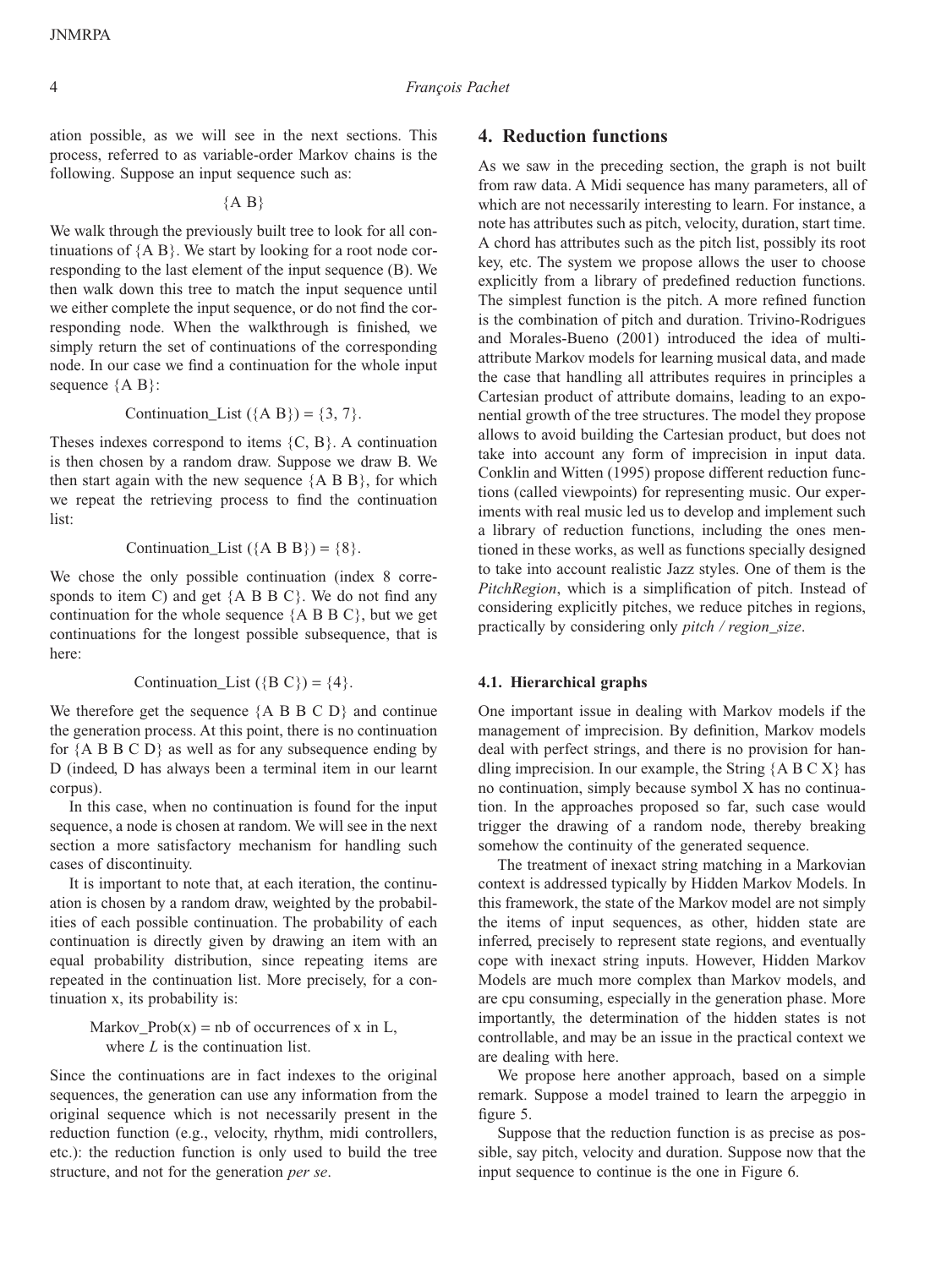

Fig. 5. An arpeggio learnt by the Continuator.



Fig. 6. An input sequence which does not match exactly with the learnt corpus.

It is clear that any Markov model will consider that there is no continuation for this sequence, simply because there is no continuation for *Eb*. The models proposed so far would then draw a new note at random, and actually start a new sequence.

However, it is also clear intuitively, that a better solution, in such a case is to shift the viewpoint. The idea is to consider a less refined reduction function. In this case, les us consider for instance pitch regions of three notes instead of pitches.

The learnt sequence is then reduced to: {PR1 PR1 PR2 PR3 PR5}

The input sequence is reduced to:  $\{PR1 PR1 PR2\}$ 

In this new model, there is a continuation for {PR1 PR1 PR2}, which is PR3.

Because our model keeps track of the index of the data in the input sequences (and not the actual reduction functions), we can generate the note corresponding to PR3, in our case, G. Once this continuation has been found, the process is started again with the new sequence, using the more refined reduction function.

More precisely, we introduce a *hierarchy* of reduction functions, to be used in a certain order in cases of failure. This hierarchy can be defined by the user. Typically, a useful hierarchy can be the following:

- $1$  pitch  $*$  duration  $*$  velocity
- 2 small pitch region \* velocity
- 3 small pitch regions
- 4 large pitch regions,

where the numbering indicates the order in which the graphs are considered in cases of failure. In this case, a possible continuation found by our system would be as follows, with an edequate handling of the Eb "imprecision":







Fig. 7. Handling polyphony with segmentation. Chords are clustered (on the left), and legato notes are separated (on the right).

continuations for a given input sequence is indeed very small as it involves only walking through trees, without any actual search.

# **5. Polyphony and rhythm**

Before describing how we turn our model into a real time interactive system, we have to explain how we handle several important musical issues, which are crucial to ensure that the generation is realistic musically.

#### **5.1. Polyphony**

Because our model is based on sequences of discrete data, we have to ensure that the items in the model are in some sort independent, to be recombined safely with each other. With arbitrary polyphony in the input, this is not always the case, as illustrated in Figure 7: some notes may not be stylistically relevant without other notes sounding at the same time.

Assayag et al. (1999) propose a scheme for handling polyphony consisting in slicing up the input sequence according to every event boundary occurring in any voice. This scheme is satisfactory in principle, in that it allows to model intricate contrapuntal relationships between several voices. In practice, we experimented with various schemes and came up with a simpler model more fitted with the properties of real interactive music. Taking into account the "negative time."

We first apply an aggregation scheme to the input sequence, in which we aggregate clusters of notes sounding approximately "together." This situation is very frequent in music for instance with the use of pedals. Conversely, to manage legato playing styles, we treat notes slightly overlapping as actually different (see the end of the figure) by considering that an overlap of less than a few milliseconds is only the sign of legato, not of an actual musical cluster.

These cases are actually tricky to handle at the generation phase, because some delay can be introduced, if one simply regenerates the sequence of notes as contiguous. To cope with this situation, the respective inter note delays are memorized and introduced again at the generation phase.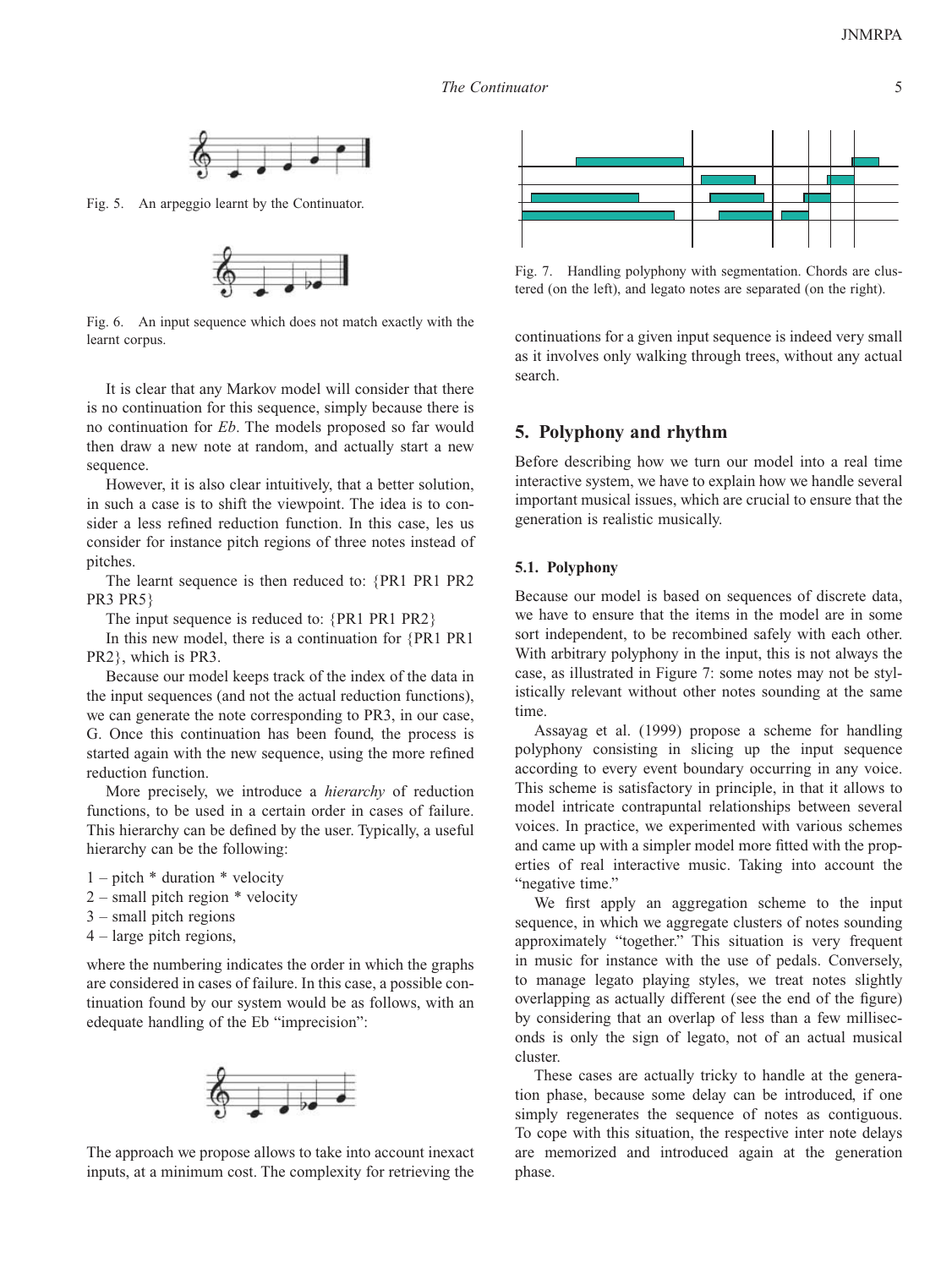## 6 *François Pachet*

## **5.2. Rhythm**

Rhythm refers to the temporal characteristics of musical events (notes, or clusters). Rhythm is an essential component of style and requires a particular treatment. In our context, we consider in effect that musical sequences are generated step by step, by reconstructing fragments of already parsed sequences. This assumption is unfortunately not always true, as some rhythms do not afford reconstruction by slicing arbitrarily bits and pieces. As Figure 7 illustrates, the standard clustering process does not take into account the rhythmic structure, and this may lead to strange rhythmical sequences at the generation phase.

This problem has no universal answer, but different solutions according to different musical contexts. Based on our experiments with jazz and popular music musicians, we have come up with three different *modes* that the user can choose from:

*Natural rhythm*: The rhythm of the generated sequence is the rhythm as it was encountered during the learning phase. In this case, the generation explicitly restitutes the temporal structure as it was learned, and in particular "undoes" the aggregation performed and described in the previous section.

*Linear rhythm*: this mode consists in generating only streams of eight-note, that is with a fixed duration and all notes concatenated. This allows generating very fast and impressive phrases, and is particularly useful in the be-bop style.

*Input rhythm*: in this mode, the rhythm of the output is the rhythm of the input phrase, possibly warped if the output is longer than the input. This allows to create continuations that *sound like* imitations rhythmically.

*Fixed metrical structure*: For popular and heavily rhythmic music, the metrical structure is very important and the preceding modes are not satisfactory. Conklin and Witten (1995) suggest to use the location of a note in a bar as yet another viewpoint, but this scheme forces to use quantization, which in run raises many issues which are intractable in an interactive context.

Instead, we propose in this mode to segment the input sequences according to a fixed metrical structure. The metrical structure is typically given by an external sequencer, together with a given tempo, through Midi synchronization. For instance, it can be 4 beats, with a tempo of 120. In this case (see Fig. 8), the segmentation ensures that notes are either truncated at the ending of the temporal unit when they are too long, or at the beginning of the unit if they begin too early.

## **6. Turning the generator into an instrument**

The learning and generation module described in the preceding sections are able to generate music sequences that sound like the sequences in the learnt corpus. As such, this provides a powerful musical automaton able to imitate faithfully styles, but not a musical instrument. This section



Fig. 8. Handling polyphony with fixed segmentation.



Fig. 9. The step-by-step generation process can take into account external information continuously.

describes the main design concepts that allow to turn this style generator into an interactive musical instrument. This is achieved through two related constructs: 1) a step-by step generation of the music sequences achieved through a real time implementation of the generator, and most importantly 2) a modification of the basic Markovian generation process by the adjunction of a *fitness function* which takes into account characteristics of the input phrase.

#### **6.1. Real time generation**

The real time generation is an important aspect of the system since it is precisely what allows to take into account external information quickly, and ensure that the music generated follows accurately the input, and remains controllable by the user. The most important aspect of the real time architecture is that the generation of musical sequences is performed stepby step, in such a way that any external information can be used to influence the generation (see next section). The generation is performed by a specific thread (generation thread), which generates the sequence by chunks. The size of the chunks is parameterized, but can be as small as 1 note event. Once the chunk is generated, the thread sleeps and wakes up for handling the next chunk in time.

### **6.2. Biasing the markov generation**

The main idea to turn our automaton into an interactive system is to influence the Markovian generation by real time characteristics of the input. As we saw above, the very idea of Markov-based generation is to produce sequences in such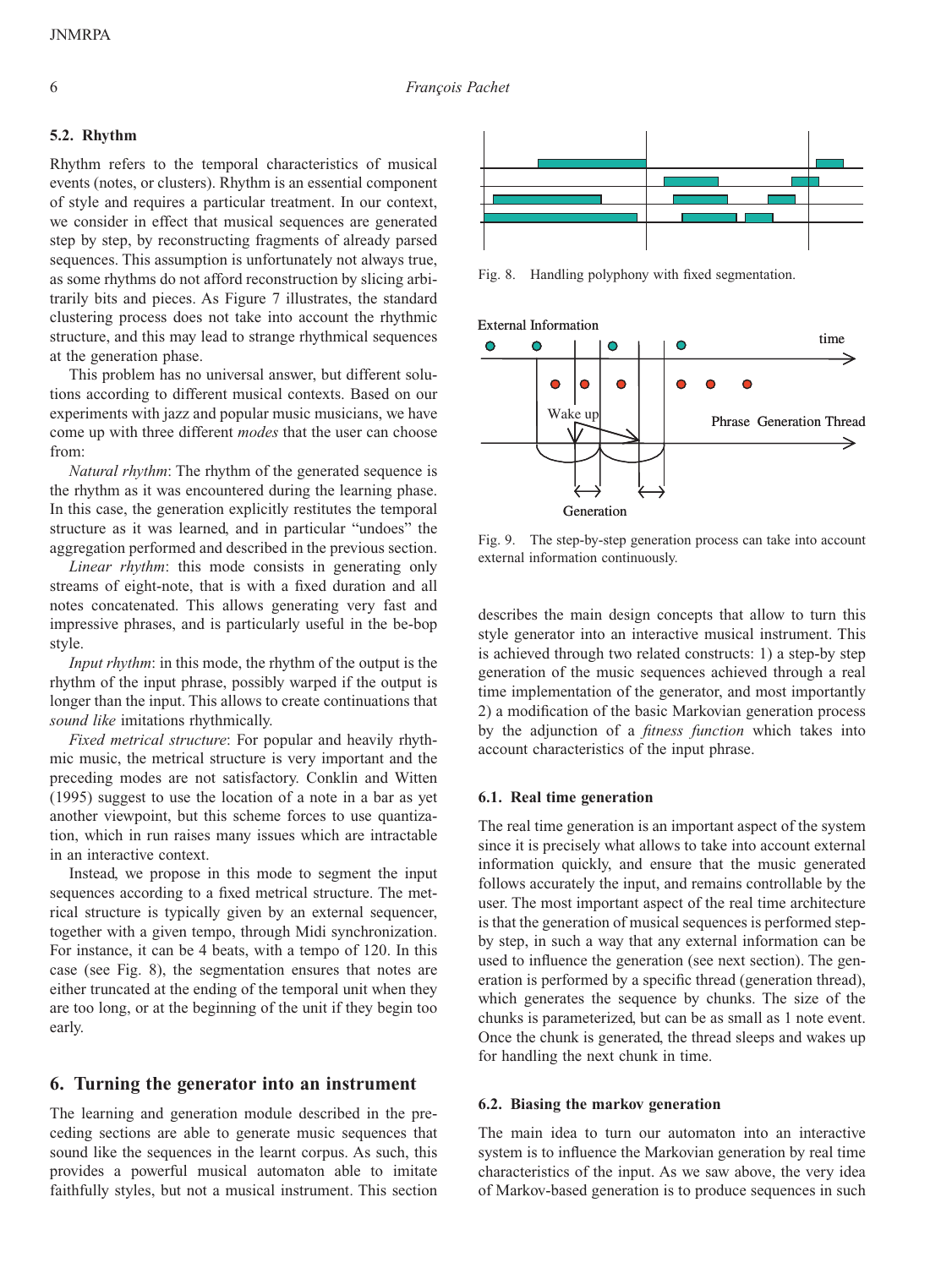a way that the probabilities of each item of the sequence are the probabilities of occurrences of the items in the learnt corpus.

In the context of musical interaction, this property is not always the right one, because many things can happen during the generation process. In particular, in the case of tonal music, the harmony can change. Typically, in a Jazz trio for instance, the pianist play chords which have no reason to be always the same, throughout the generation process. Because we target a real world performance context, these chords are not predictable, and cannot be learnt by the system prior to the performance. The system should be able somehow to take this external information into account during the generation, and twist the generated sequence in the corresponding directions.

The idea is to introduce a constraint facility in the generation phase. External information may be sent as additional input to the system. This information can be typically the last 8 notes (pitches) played by the pianist for instance, if we want the system to follow harmony. It can also be the velocity information of the whole band, if we want the system to follow the amplitude, or any information that can be used to influence the generation process. This external input is used as follows: when a set of possible continuation nodes is computed (see section on generation), instead of choosing a node according to its Markovian probability, we weight the nodes according to how they match the external input. For instance, we can decide to prefer nodes whose pitch is in the set of external pitches, to favor branches of the tree having common notes with the piano accompaniment.

In this case, the harmonic information is provided implicitly, in real time, by one of the musician (possibly the user himself), without having to explicitly enter the harmonic grid or any symbolic information in the system.

More precisely, we consider a function *Fitness* (x, Context) with value in [0, 1] which represents how well item *x* fits with the current context. For instance, a Fitness function can represent how harmonically close is the continuation with respect to external information. If we suppose that *piano* is the set of the last 8 notes played by the pianist for instance, *Fitness* can be defined as:

#### $Fitness(p, piano) = | p \cap piano | / | piano|$

This fitness scheme is of course independent of the Markovian probability defined above. We therefore introduce a new weighting scheme which allows to parameterize the importance of the external input, via a parameter *S* (between 0 and 1):

$$
Prob(x) = S * Markov\_Prob(x) + (1 - S) *Fitness(x, Context)
$$

By setting *S* to extreme values we eventually get two extreme behaviors:

•  $S = 1$ , we get a musical automaton insensitive to the musical context,

•  $S = 0$ , we get a reactive system which generates the closest musical elements to the external input it finds in the database.

Of course, interesting values are intermediary: when the system generates musical material which is both stylistically consistent, and sensitive to the input. Experiments in these various modes are described below.

## **7. Experiments**

We have conducted a series of experimentations with system, in various modes and configurations. There are basically two aspects we can assess:

- 1 The musical quality of the music generated,
- 2 The new collaborative modes the system allows.

We review each of these aspects in the following sections.

#### **7.1. Musical quality**

It is difficult to describe music by words, and rate its quality, especially jazz improvisation. However, we can easily rate how the system differs from the human input. We have conducted tests to check whether listeners could tell when the system is playing or not. In most of the cases, if not all, the music produced is undistinguishable from the user's input. This is typically true for quick and fast solos (keyboard or guitar) in which the system generates long and often impressive jazzy phrases in the style of Pat Martino, John McLaughlin, or Alan Holdsworth, depending on the selected input database.

Concerning fixed metrical structure, experiments in the various styles of the Karma music workstation were recorded. In these experiments, we have connected the Continuator to the Korg Karma workstation, both in input and output. The Continuator is used as an additional layer to the Karma effect engine. The Continuator is able to generate infinite variations from simple recordings of music, in virtually all the styles proposed by the Karma. Audio samples can be heard at our web site.

## **7.2. New collaborative music modes**

An interesting consequence of the design of the system is that it leads to several new playing modes with other musicians. Traditionally, improvised music has consisted in quite limited types of interaction, mostly based around question/answer systems (Baggi, 1996; Walker, 1997). With the Continuator, new musical modes can be envisaged:

– *Single autarcy*. One musician plays with the system after having fed the system with a database of improvisations by a famous musician, as Midi files. We have experimented in particular with a database of midi choruses from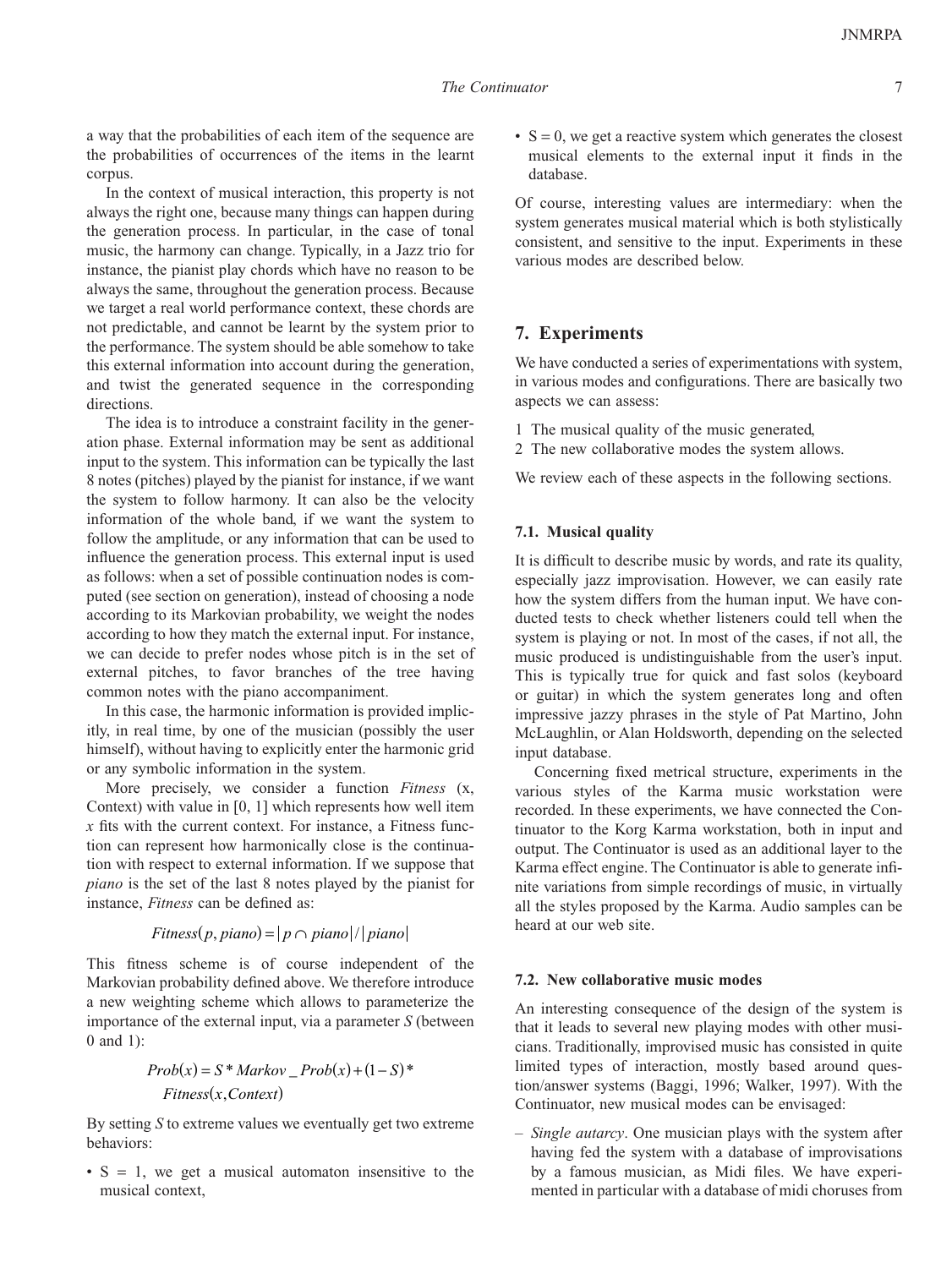Pat Martino, provided by (Heuser, 1994), and a database of Bernard Lubat's piano style.

- *Multiple autarcy*: each musician has its own version of the system, with its own database. This provides a traditional setting in which each musician plays with his/her own style. Additionally, we experimented improvisations in which one musician (Gyorgy Kurtag) had several copies of the system linked to different midi keyboards. The result for the listener is a dramatic increase in musical density. For the musician, the subjective impression ranges from a "cruise" button with which he only has to start a sequence and let the system continue, to the baffling impression of a musical amplifying mirror.
- *Master/Slave*: one musician uses the system in its basic form, another (e.g., pianist) provides the external data to influence the generation. This is typically useful for extending a player's solo ability while following the harmonic context provided by another musician. Conversely, the system can be used as an automatic accompaniment system which follows the user. In this configuration, the Continuator is given a database of chord sequences, and the input of the user is used as the external data. Chords are played by the system so as to satisfy simultaneously two criteria: 1) continuity, as given by the learnt corpus (e.g., two fives, harmonic cadenzas, etc.) and 2) closeness to the input. The samples show clearly how the user tries to fool the system by playing quick transposition and strange harmonies. In all cases, the Continuator finds chords that match the input as closely as possible. A particularly striking example is a Bach prelude (in C) previously learnt by the system, and used for generation of an infinite stream of arpeggios. When the user plays single chords on a keyboard, the arpeggios instantaneously "follow" the chords played.
- *Cumulative*: all musicians share the same pattern database. This setting was experimented during a Jazz festival (Uzeste, France), where two musicians played with the same (Bernard Lubat) database,
- *Sharing*: each musician plays with the pattern database of the other (e.g., piano with guitar, etc.). This creates exciting new possibilities as a musician can experience playing with unusual patterns.

# **8. Conclusion**

We have described a music generation system, which is able to produce music satisfying two traditionally incompatible criteria: 1) stylistic consistency and 2) interactivity. This is made possible by introducing several improvements to the basic Markovian generation, and by implementing the generation as a real time, step-by-step process. The resulting system is able to produce musical continuations of any user – including beginners – according to previously learnt, arbitrary styles. Additionally, the design of the system makes it possible to share musical styles, and thus to open new modes of collaborative playing.

Current work is devoted to the elaboration of an extensive style library by recording material from experienced, toplevel musicians of various styles (jazz, funk, baroque). An audio version is under progress, in which the input to the system is an audio stream. The stream is analyzed in real time to extract meaningful segments, not necessarily corresponding to actual musical notes. These segments together with basic audio descriptors (pitch, zero crossing rate, energy, etc.) are then fed to the system described here. This will allow using the system for non-Midi instruments, voice in particular.

# **Acknowledgements**

We thank György Kurtag, Bernard Lubat and Alan Silva for intense and fruitful interactions with the system.

# **References**

- Assayag, G., Dubnov, S., & Delerue, O. (1999). Guessing the Composer's Mind: Applying Universal Prediction to Musical Style, Proc. ICMC 99, Beijing, China.
- Baggi, D.L. (1992). NeurSwing: An Intelligent Workbench for the Investigation of Swing in Jazz, in Readings in Computer Generated Music, IEEE Computer Society Press.
- Biles, John A. (1998). Interactive GenJam: Integrating Real-Time Performance with a Genetic Algorithm, Proc. ICMC 98, Ann Arbor, Michigan.
- Jan Borchers. (1999). Designing Interactive Musical Systems: a Pattern Approach, *HCI International '99*. 8th International Conference on Human-Computer Interaction, Munich, Germany, from 22–27 August.
- Conklin, D. & Witten, Ian H. (1995). Multiple Viewpoint Systems for Music Prediction, JNMR, *24*, 1, 51–73.
- Cope, David. (1996). *Experiments in Musical Intelligence.* Madison, WI: A-R Editions.
- Dubnov, S. & Assayag, G. (2002). Universal Prediction Applied to Stylistic music generation, in Mathematics and Music, A Diderot Mathematical Forum, G. Assayag, H.G. Feichtinger, & J.F. Rodrigues (Eds.), pp. 147–160, Springer-Verlag.
- Heuser, Jorg, Pat Martino. (1994). His contributions and influence to the history of modern Jazz guitar. Ph.D thesis, University of Mainz (Ge).
- Hiller, L. & Isaacson, A. (1959). *Experimental Music*, New York: McGraw-Hill.
- Karma music workstation, Basic guide. Korg Inc. *http://www.korg.com/downloads/pdf/KARMA\_BG.pdf*, 2001.
- Lartillot, O., Dubnov, S., Assayag, G. & Bejerano, G. (2001). Automatic modeling of musical style Proc. ICMC, La Habana, Cuba.
- New Interfaces for Musical Expression. (NIME'01), *http://www. csl.sony.co.jp/person/poup/research/chi2000wshp/*, 2000.
- Orlarey, Y. & Lequay, H. (1989). *MidiShare: a Real Time multitasks software module for Midi applications* Proc. of ICMC, pp. 234–237.